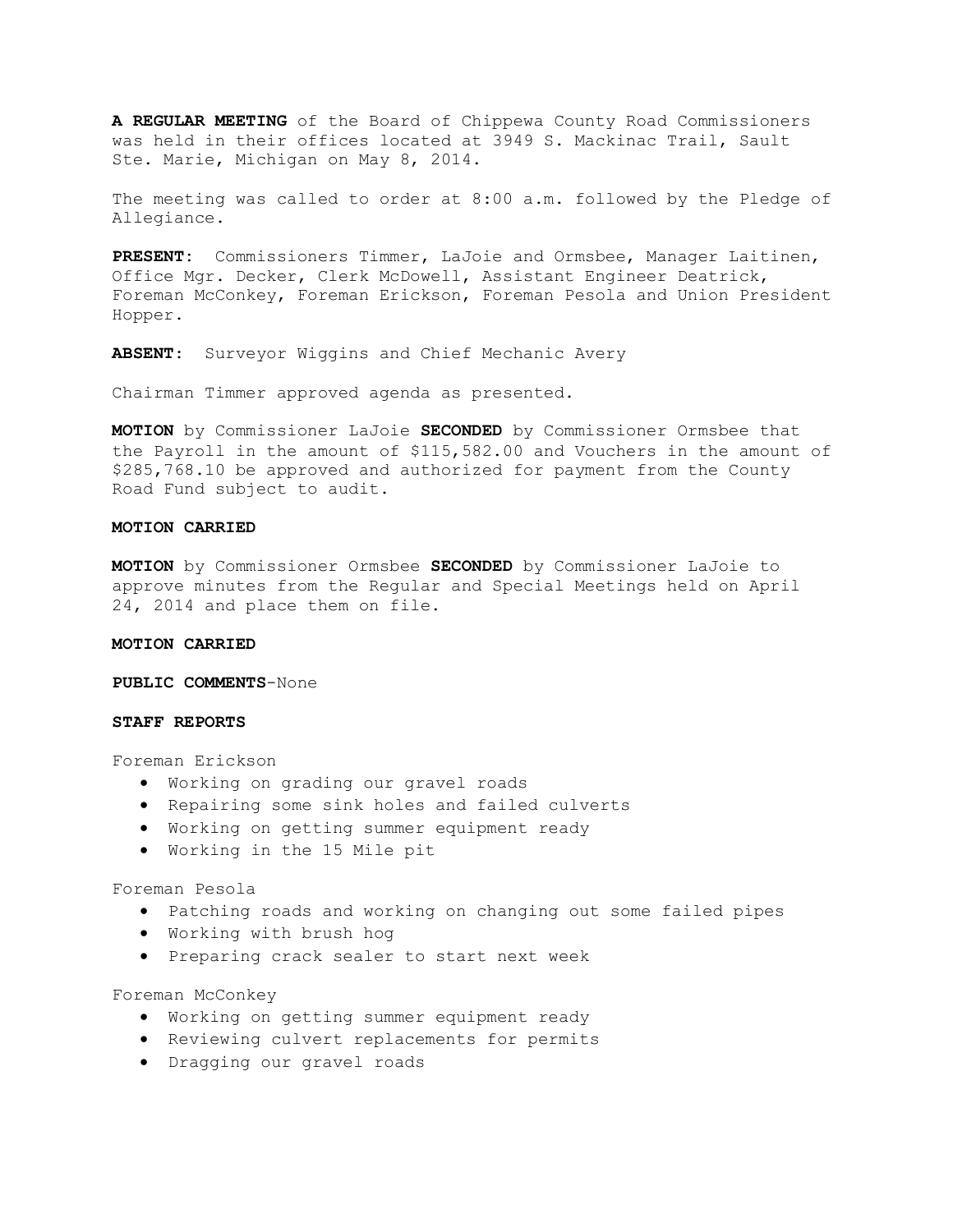Office Manager Decker stated in reviewing our inventory of culvert pipe and determining it was low had called the winning bidder from last year to see if they would be willing to extended their pricing. He was informed that they would be willing to extend current pricing on culverts until June of 2015.

Manager Laitinen indicated there is no mutual extension clause, but there is no end date within the bid either.

Discussion ensued on what would be in the best interest of the Road Commission and having language in the next bid package rewritten to address extensions.

**MOTION** by Commissioner Ormsbee **SECONDED** by Commissioner LaJoie to authorize culvert purchases under an extended bid pricing through June 2015 and readdress it at that time.

# **MOTION CARRIED**

Office Manager Decker informed the Board that he would be attending the Finance & HR Seminar in Traverse City next week Tuesday and Wednesday.

Assistant Engineer Deatrick

- · Should be a July letting on bridge approach project.
- · Increase in failed driveway culverts this year
- · Potential date of May 19th for lifting weight restrictions
- · Low bidder was Payne & Dolan for 1 ½ Mile Road project on Sugar Island. Bid came in 10.86% over engineers estimates so needed to do justification letter. Discussion ensued.

Union President Hopper inquired about use of filter cloth on culvert installation and if any agreement had been reached with the Forest Service regarding maintenance of roads.

Manager Laitinen gave an account of use of filter cloth and plastic culvert use. He indicated he sent back his comments to the Forest Service regarding the agreement.

## **COUNTY COMMISSIONERS' COMMENTS**-None

#### **MANAGERS REPORT**

- · Bid for 1 ½ Mile Road came in at 10.86% over, which amounts to an increase to our share of just over 2,000.00.
- · Gave testimony in Lansing last week regarding House Bills for road funding. This went very well.
- · Was on 95.l radio to discuss road conditions and road funding.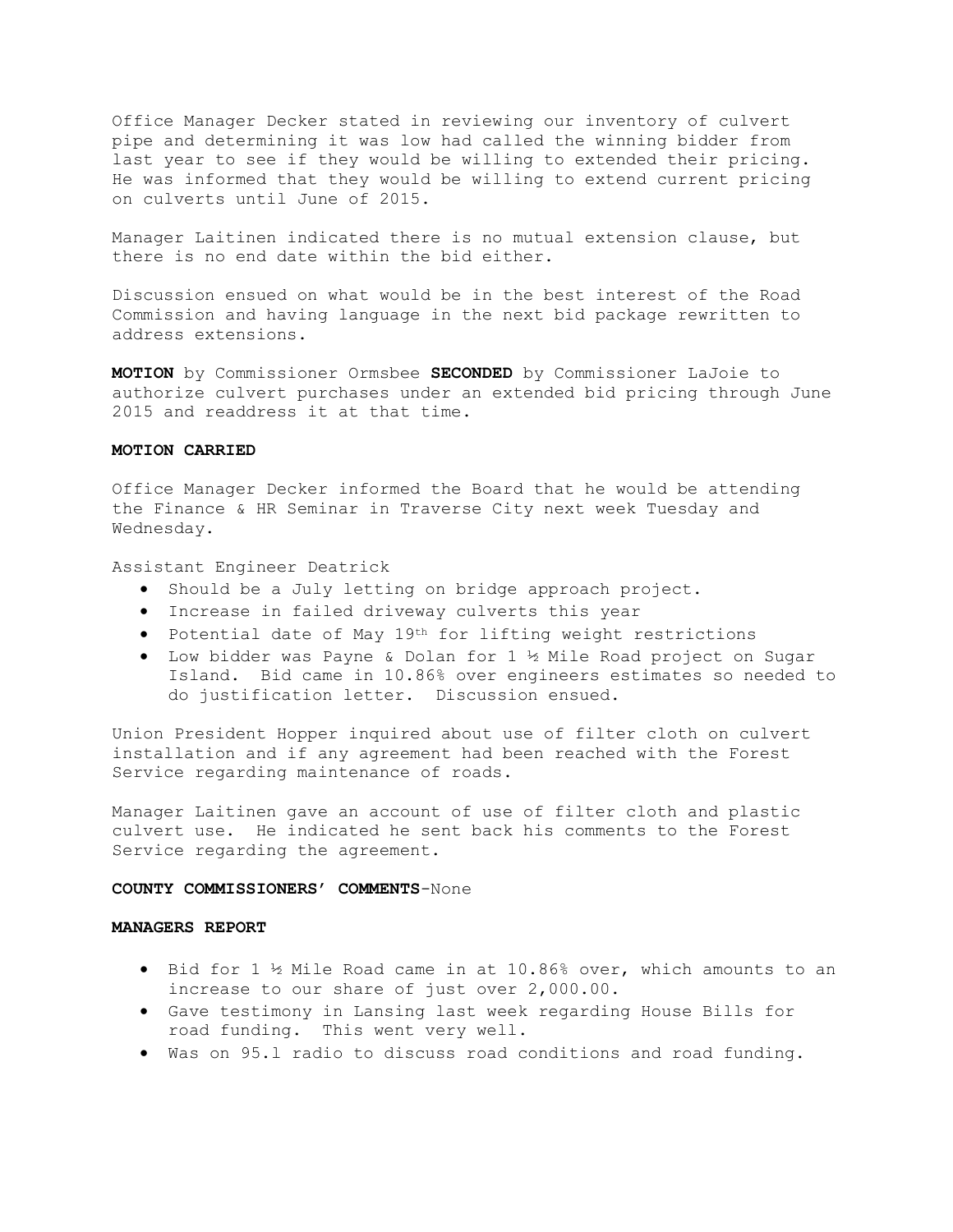- · Road Funding Bills were favorably voted out of committee yesterday. If passed would mean approximately 1 million in funding for us annually.
- · Received letter and old draft of a previously proposed consent agreement from DEQ to begin settlement discussion.
- · MSHA Training was completed this week.
- · Agenda has been developed for the annual safety meeting to be held here on May 20th, beginning at 7:30 a.m. and invited Commissioners to address staff if they wished.
- · Will hold Little Rapids progress meeting here at the Road Commission on Friday, May 16th.
- · Reviewed RTF/MDOT/CRAM Agreement.
- · Will not be able to attend the U.P. Road Builders meeting in June due to family commitments.
- · Accepted an invitation from AIS to tour their John Deere production facility in Illinois for two days in early June at their expense.

Manager Laitinen presented Resolution #2014-02 in support of Small Urban Program funding for the Sault Urban area. The resolution endorses the submission of application for improvements to Baker Side Road between 3 & 5 Mile Road for the 2014-2017 application period.

**MOTION** by Commissioner Ormsbee **SECONDED** by Commissioner LaJoie to adopt Resolution #2014-02 for Small Urban Funding for Sault Urban Area as presented.

# **MOTION CARRIED BY UNANIMOUS ROLL CALL VOTE.**

Manager Laitinen presented Resolution #2014-03 in support of Small Urban Program funding for the Kinross Urban area. The resolution endorses the submission of application for improvements to Kincheloe Drive and Gaines Hwy for the 2014-2017 application period. Kincheloe Drive would be the first priority listed.

**MOTION** by Commissioner LaJoie **SECONDED** by Commissioner Ormsbee to adopt Resolution #2014-03 in support of Small Urban Program Funding for Kinross Charter Township Urban Area as presented.

## **MOTION CARRIED BY UNANIMOUS ROLL CALL VOTE.**

Manager Laitinen presented Resolution #2014-04 to allow the use of County Roads for a designated ORV trail. The resolution would support the establishment of a designated 6 foot wide ORV trail by SORVA over the following Chippewa County Roadways: Irish Line Road, South Sunset Street, Railroad Street, West 6 Mile Road and Kirvan Street in Superior Township. This route would be known as the Soo-Raco ORV route.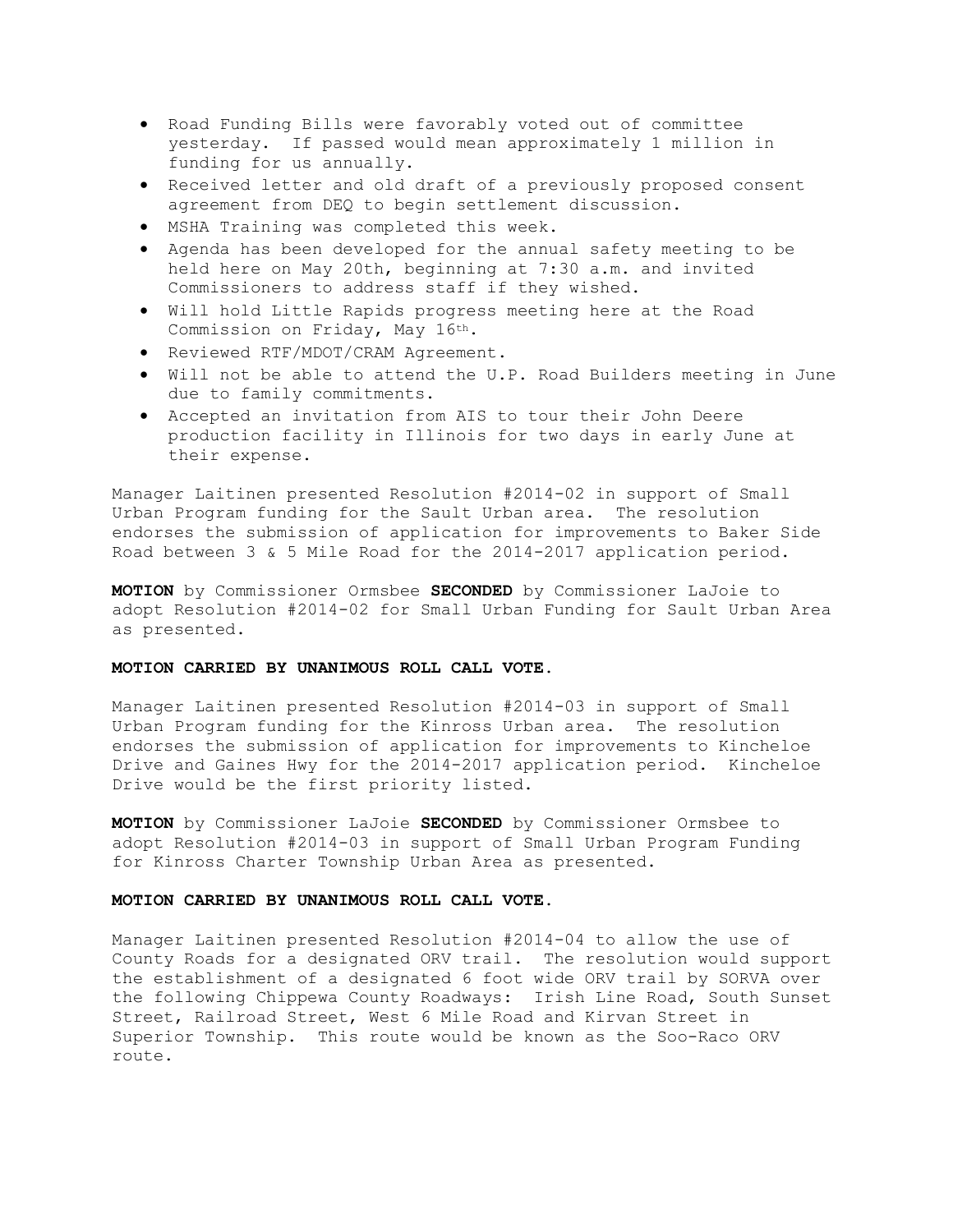**MOTION** by Commissioner Ormsbee **SECONDED** by Commissioner LaJoie to adopt Resolution #2014-04 for the establishment of a dedicated ORV trail upon Chippewa County Roads as presented.

## **MOTION CARRIED BY UNANIMOUS ROLL CALL VOTE.**

Manager Laitinen presented Resolution #2014-05 which would support the establishment of a designated 6 foot wide ORV trail over 2.5 miles of West Huckleberry Lake Road from the Carp River Truck Trail to the old DSS&A railroad grade in Trout Lake Township.

**MOTION** by Commissioner LaJoie **SECONDED** by Commissioner Ormsbee to adopt Resolution #2014-05 supporting establishment of an ORV route as presented.

## **MOTION CARRIED BY UNANIMOUS ROLL CALL VOTE.**

Nathan Fazer with E.U.P. Regional Planning touched on the huge breakdown in communications between MDOT and the regions in regards to RTF program structuring. He also indicated he has been working with the Forest Service and the SORVA group to try and help them establish the ORV trails.

He gave an overview of a grant opportunity to coordinate a GIS mapping system involving Mackinac and Chippewa Counties. The grant application deadline is June 25th. He indicated he would be back to present further information in early June and to ask for formal support from us.

Manager Laitinen stated overall he thinks this would be great to have access to such a data base, but also has some concerns with liability issues which could arise out of having certain information on this system.

Manager Laitinen opened discussion on extending the current fuel bid and authorization to take bids for fuel oils. We are currently at the time of year when we would typically take bids for both fuel and oil products. Last year we did include an extension clause within the fuel bid specifications. After a review of the past one year period Autore Oil has consistently held their margin and their wholesale rack price has been between .01 to .04 cents lower per gallon than that of Crystal Flash. Manager Laitinen stated that both Autore Oil and Shute Oil were willing to extend the same margin as last year.

Manager Laitinen recommended extending the fuel contract with Autore Oil and Shute Oil for a one year period.

He then asked for authorization to take bids for the heavy oil and grease products.